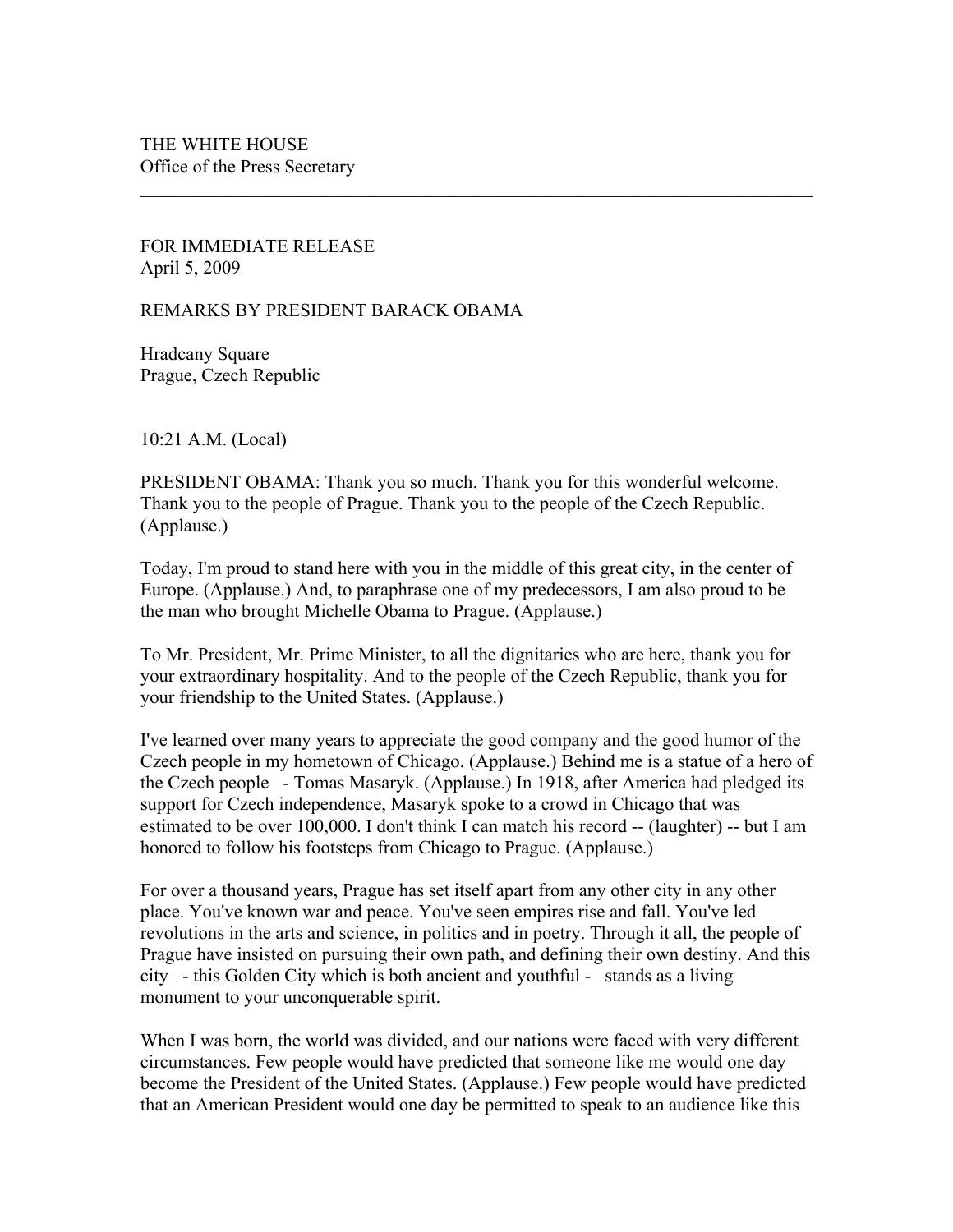in Prague. (Applause.) Few would have imagined that the Czech Republic would become a free nation, a member of NATO, a leader of a united Europe. Those ideas would have been dismissed as dreams.

We are here today because enough people ignored the voices who told them that the world could not change.

We're here today because of the courage of those who stood up and took risks to say that freedom is a right for all people, no matter what side of a wall they live on, and no matter what they look like.

We are here today because of the Prague Spring -- because the simple and principled pursuit of liberty and opportunity shamed those who relied on the power of tanks and arms to put down the will of a people.

We are here today because 20 years ago, the people of this city took to the streets to claim the promise of a new day, and the fundamental human rights that had been denied them for far too long. Sametová Revoluce -- (applause) -- the Velvet Revolution taught us many things. It showed us that peaceful protest could shake the foundations of an empire, and expose the emptiness of an ideology. It showed us that small countries can play a pivotal role in world events, and that young people can lead the way in overcoming old conflicts. (Applause.) And it proved that moral leadership is more powerful than any weapon.

That's why I'm speaking to you in the center of a Europe that is peaceful, united and free - – because ordinary people believed that divisions could be bridged, even when their leaders did not. They believed that walls could come down; that peace could prevail.

We are here today because Americans and Czechs believed against all odds that today could be possible. (Applause.)

Now, we share this common history. But now this generation -– our generation -– cannot stand still. We, too, have a choice to make. As the world has become less divided, it has become more interconnected. And we've seen events move faster than our ability to control them -– a global economy in crisis, a changing climate, the persistent dangers of old conflicts, new threats and the spread of catastrophic weapons.

None of these challenges can be solved quickly or easily. But all of them demand that we listen to one another and work together; that we focus on our common interests, not on occasional differences; and that we reaffirm our shared values, which are stronger than any force that could drive us apart. That is the work that we must carry on. That is the work that I have come to Europe to begin. (Applause.)

To renew our prosperity, we need action coordinated across borders. That means investments to create new jobs. That means resisting the walls of protectionism that stand in the way of growth. That means a change in our financial system, with new rules to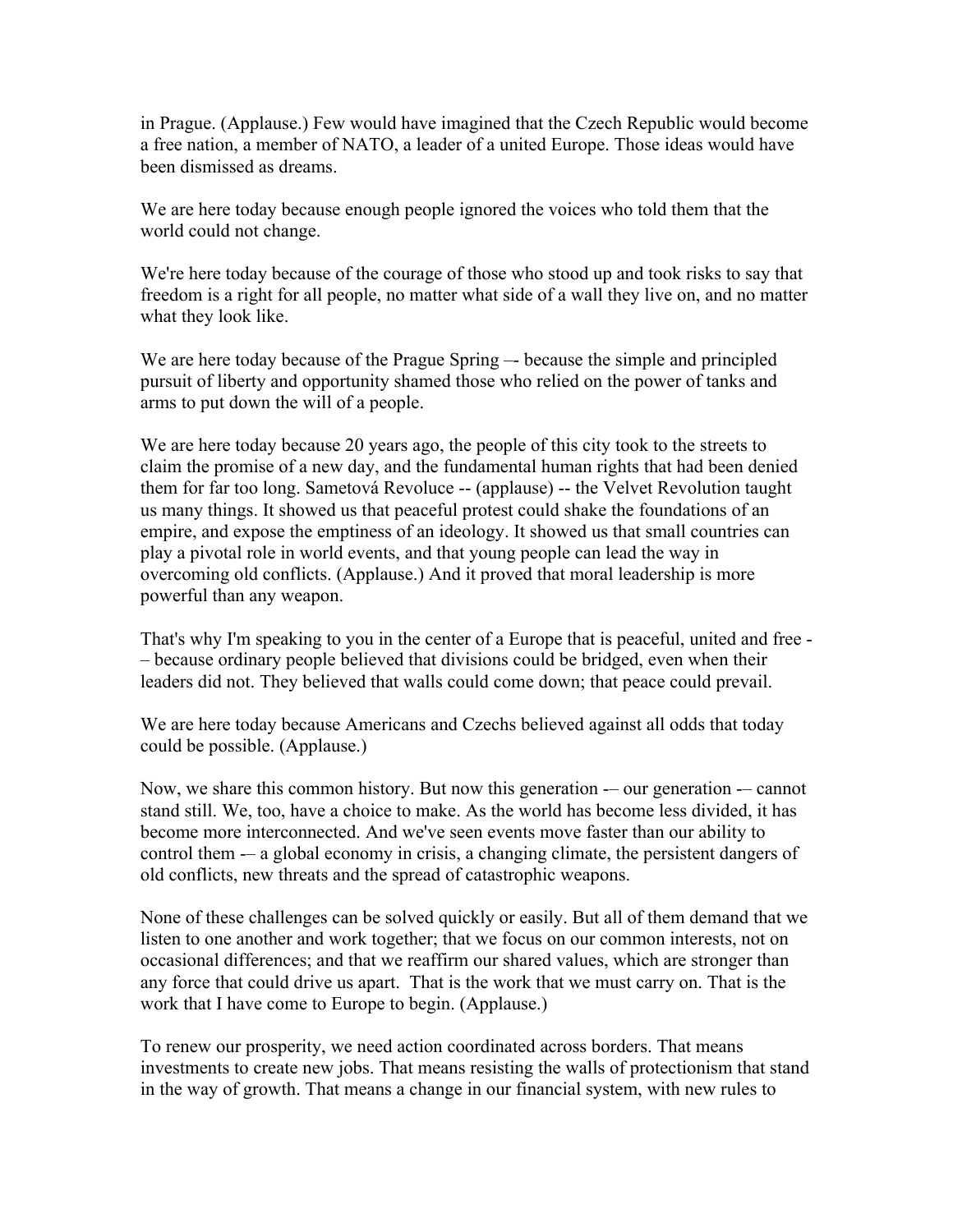prevent abuse and future crisis. (Applause.)

And we have an obligation to our common prosperity and our common humanity to extend a hand to those emerging markets and impoverished people who are suffering the most, even though they may have had very little to do with financial crises, which is why we set aside over a trillion dollars for the International Monetary Fund earlier this week, to make sure that everybody -- everybody -- receives some assistance. (Applause.)

Now, to protect our planet, now is the time to change the way that we use energy. (Applause.) Together, we must confront climate change by ending the world's dependence on fossil fuels, by tapping the power of new sources of energy like the wind and sun, and calling upon all nations to do their part. And I pledge to you that in this global effort, the United States is now ready to lead. (Applause.)

To provide for our common security, we must strengthen our alliance. NATO was founded 60 years ago, after Communism took over Czechoslovakia. That was when the free world learned too late that it could not afford division. So we came together to forge the strongest alliance that the world has ever known. And we should -- stood shoulder to shoulder -- year after year, decade after decade –- until an Iron Curtain was lifted, and freedom spread like flowing water.

This marks the 10th year of NATO membership for the Czech Republic. And I know that many times in the 20th century, decisions were made without you at the table. Great powers let you down, or determined your destiny without your voice being heard. I am here to say that the United States will never turn its back on the people of this nation. (Applause.) We are bound by shared values, shared history -- (applause.) We are bound by shared values and shared history and the enduring promise of our alliance. NATO's Article V states it clearly: An attack on one is an attack on all. That is a promise for our time, and for all time.

The people of the Czech Republic kept that promise after America was attacked; thousands were killed on our soil, and NATO responded. NATO's mission in Afghanistan is fundamental to the safety of people on both sides of the Atlantic. We are targeting the same al Qaeda terrorists who have struck from New York to London, and helping the Afghan people take responsibility for their future. We are demonstrating that free nations can make common cause on behalf of our common security. And I want you to know that we honor the sacrifices of the Czech people in this endeavor, and mourn the loss of those you've lost.

But no alliance can afford to stand still. We must work together as NATO members so that we have contingency plans in place to deal with new threats, wherever they may come from. We must strengthen our cooperation with one another, and with other nations and institutions around the world, to confront dangers that recognize no borders. And we must pursue constructive relations with Russia on issues of common concern.

Now, one of those issues that I'll focus on today is fundamental to the security of our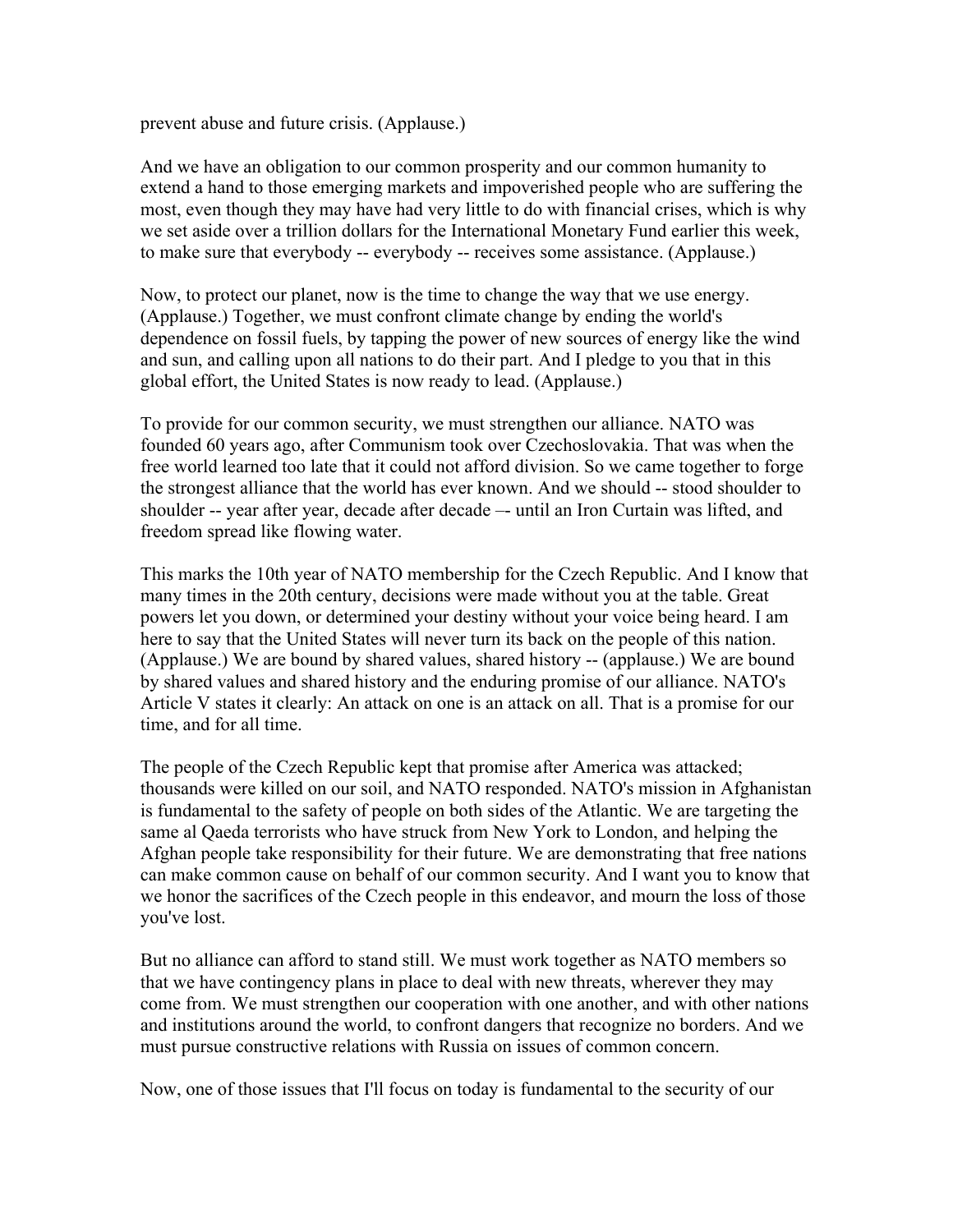nations and to the peace of the world -- that's the future of nuclear weapons in the 21st century.

The existence of thousands of nuclear weapons is the most dangerous legacy of the Cold War. No nuclear war was fought between the United States and the Soviet Union, but generations lived with the knowledge that their world could be erased in a single flash of light. Cities like Prague that existed for centuries, that embodied the beauty and the talent of so much of humanity, would have ceased to exist.

Today, the Cold War has disappeared but thousands of those weapons have not. In a strange turn of history, the threat of global nuclear war has gone down, but the risk of a nuclear attack has gone up. More nations have acquired these weapons. Testing has continued. Black market trade in nuclear secrets and nuclear materials abound. The technology to build a bomb has spread. Terrorists are determined to buy, build or steal one. Our efforts to contain these dangers are centered on a global non-proliferation regime, but as more people and nations break the rules, we could reach the point where the center cannot hold.

Now, understand, this matters to people everywhere. One nuclear weapon exploded in one city -– be it New York or Moscow, Islamabad or Mumbai, Tokyo or Tel Aviv, Paris or Prague –- could kill hundreds of thousands of people. And no matter where it happens, there is no end to what the consequences might be -– for our global safety, our security, our society, our economy, to our ultimate survival.

Some argue that the spread of these weapons cannot be stopped, cannot be checked -– that we are destined to live in a world where more nations and more people possess the ultimate tools of destruction. Such fatalism is a deadly adversary, for if we believe that the spread of nuclear weapons is inevitable, then in some way we are admitting to ourselves that the use of nuclear weapons is inevitable.

Just as we stood for freedom in the 20th century, we must stand together for the right of people everywhere to live free from fear in the 21st century. (Applause.) And as nuclear power –- as a nuclear power, as the only nuclear power to have used a nuclear weapon, the United States has a moral responsibility to act. We cannot succeed in this endeavor alone, but we can lead it, we can start it.

So today, I state clearly and with conviction America's commitment to seek the peace and security of a world without nuclear weapons. (Applause.) I'm not naive. This goal will not be reached quickly –- perhaps not in my lifetime. It will take patience and persistence. But now we, too, must ignore the voices who tell us that the world cannot change. We have to insist, "Yes, we can." (Applause.)

Now, let me describe to you the trajectory we need to be on. First, the United States will take concrete steps towards a world without nuclear weapons. To put an end to Cold War thinking, we will reduce the role of nuclear weapons in our national security strategy, and urge others to do the same. Make no mistake: As long as these weapons exist, the United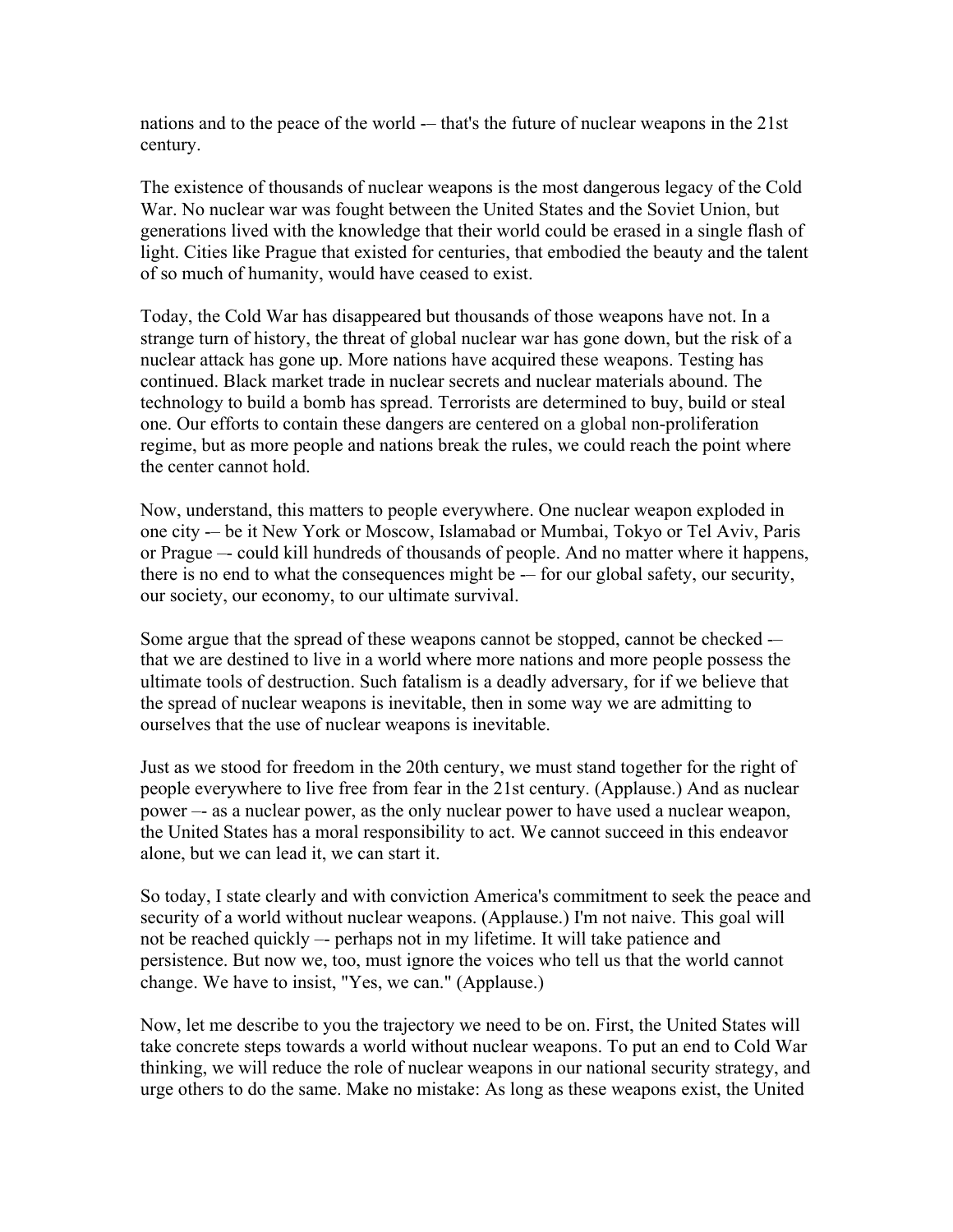States will maintain a safe, secure and effective arsenal to deter any adversary, and guarantee that defense to our allies –- including the Czech Republic. But we will begin the work of reducing our arsenal.

To reduce our warheads and stockpiles, we will negotiate a new Strategic Arms Reduction Treaty with the Russians this year. (Applause.) President Medvedev and I began this process in London, and will seek a new agreement by the end of this year that is legally binding and sufficiently bold. And this will set the stage for further cuts, and we will seek to include all nuclear weapons states in this endeavor.

To achieve a global ban on nuclear testing, my administration will immediately and aggressively pursue U.S. ratification of the Comprehensive Test Ban Treaty. (Applause.) After more than five decades of talks, it is time for the testing of nuclear weapons to finally be banned.

And to cut off the building blocks needed for a bomb, the United States will seek a new treaty that verifiably ends the production of fissile materials intended for use in state nuclear weapons. If we are serious about stopping the spread of these weapons, then we should put an end to the dedicated production of weapons-grade materials that create them. That's the first step.

Second, together we will strengthen the Nuclear Non-Proliferation Treaty as a basis for cooperation.

The basic bargain is sound: Countries with nuclear weapons will move towards disarmament, countries without nuclear weapons will not acquire them, and all countries can access peaceful nuclear energy. To strengthen the treaty, we should embrace several principles. We need more resources and authority to strengthen international inspections. We need real and immediate consequences for countries caught breaking the rules or trying to leave the treaty without cause.

And we should build a new framework for civil nuclear cooperation, including an international fuel bank, so that countries can access peaceful power without increasing the risks of proliferation. That must be the right of every nation that renounces nuclear weapons, especially developing countries embarking on peaceful programs. And no approach will succeed if it's based on the denial of rights to nations that play by the rules. We must harness the power of nuclear energy on behalf of our efforts to combat climate change, and to advance peace opportunity for all people.

But we go forward with no illusions. Some countries will break the rules. That's why we need a structure in place that ensures when any nation does, they will face consequences.

Just this morning, we were reminded again of why we need a new and more rigorous approach to address this threat. North Korea broke the rules once again by testing a rocket that could be used for long range missiles. This provocation underscores the need for action –- not just this afternoon at the U.N. Security Council, but in our determination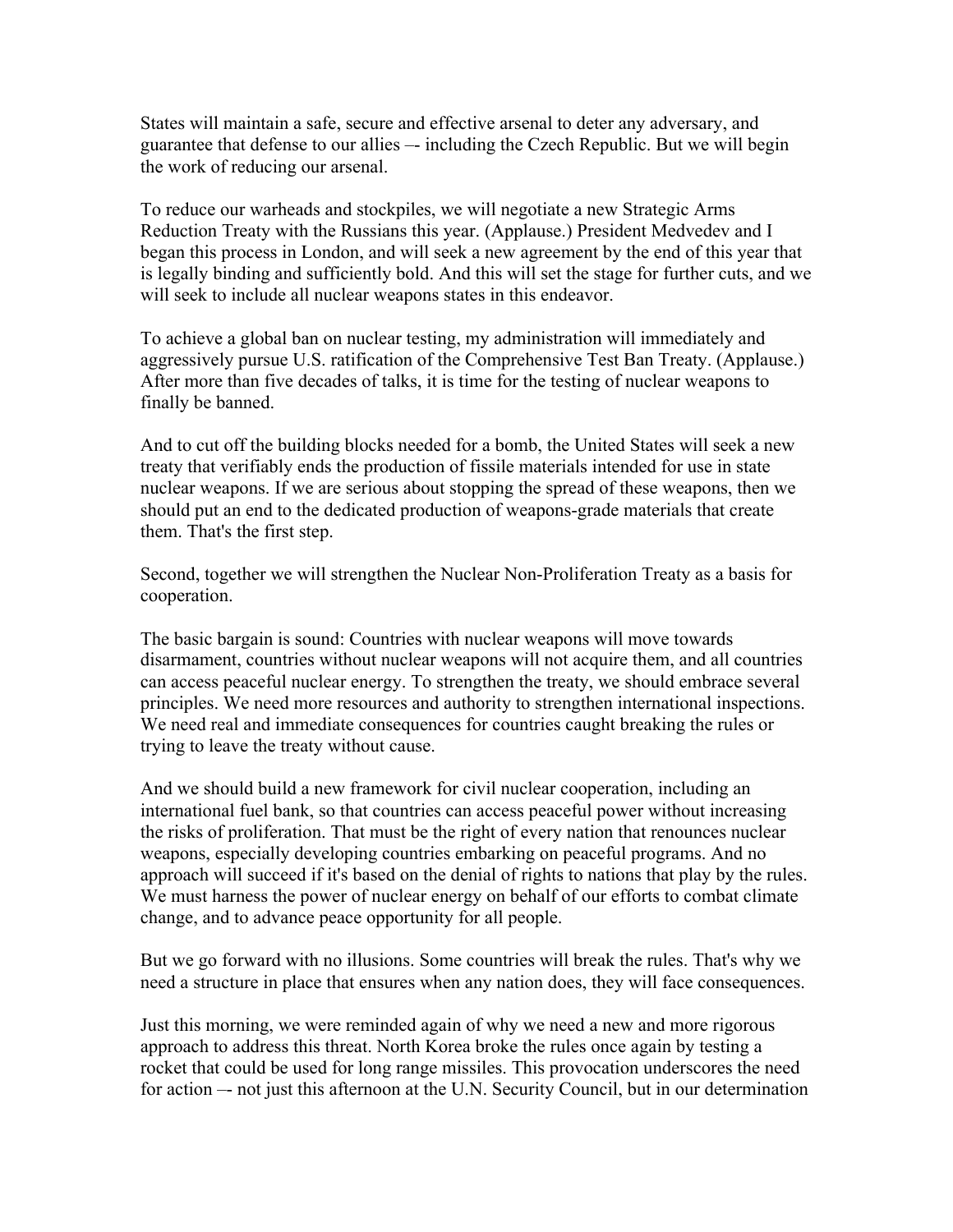to prevent the spread of these weapons.

Rules must be binding. Violations must be punished. Words must mean something. The world must stand together to prevent the spread of these weapons. Now is the time for a strong international response -- (applause) -- now is the time for a strong international response, and North Korea must know that the path to security and respect will never come through threats and illegal weapons. All nations must come together to build a stronger, global regime. And that's why we must stand shoulder to shoulder to pressure the North Koreans to change course.

Iran has yet to build a nuclear weapon. My administration will seek engagement with Iran based on mutual interests and mutual respect. We believe in dialogue. (Applause.) But in that dialogue we will present a clear choice. We want Iran to take its rightful place in the community of nations, politically and economically. We will support Iran's right to peaceful nuclear energy with rigorous inspections. That's a path that the Islamic Republic can take. Or the government can choose increased isolation, international pressure, and a potential nuclear arms race in the region that will increase insecurity for all.

So let me be clear: Iran's nuclear and ballistic missile activity poses a real threat, not just to the United States, but to Iran's neighbors and our allies. The Czech Republic and Poland have been courageous in agreeing to host a defense against these missiles. As long as the threat from Iran persists, we will go forward with a missile defense system that is cost-effective and proven. (Applause.) If the Iranian threat is eliminated, we will have a stronger basis for security, and the driving force for missile defense construction in Europe will be removed. (Applause.)

So, finally, we must ensure that terrorists never acquire a nuclear weapon. This is the most immediate and extreme threat to global security. One terrorist with one nuclear weapon could unleash massive destruction. Al Qaeda has said it seeks a bomb and that it would have no problem with using it. And we know that there is unsecured nuclear material across the globe. To protect our people, we must act with a sense of purpose without delay.

So today I am announcing a new international effort to secure all vulnerable nuclear material around the world within four years. We will set new standards, expand our cooperation with Russia, pursue new partnerships to lock down these sensitive materials.

We must also build on our efforts to break up black markets, detect and intercept materials in transit, and use financial tools to disrupt this dangerous trade. Because this threat will be lasting, we should come together to turn efforts such as the Proliferation Security Initiative and the Global Initiative to Combat Nuclear Terrorism into durable international institutions. And we should start by having a Global Summit on Nuclear Security that the United States will host within the next year. (Applause.)

Now, I know that there are some who will question whether we can act on such a broad agenda. There are those who doubt whether true international cooperation is possible,